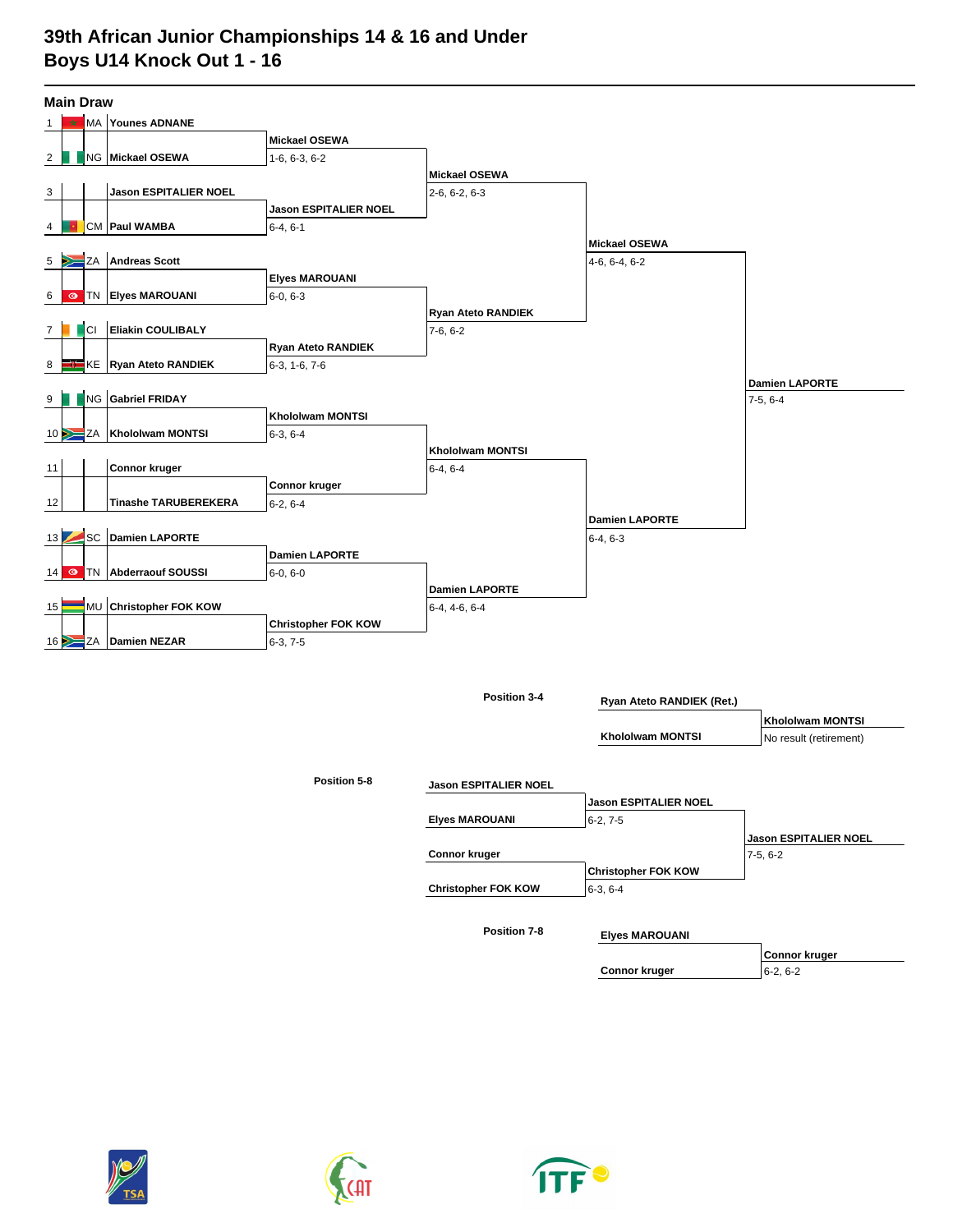## **Position 9-16**

#### **Younes ADNANE**

|                             | <b>Younes ADNANE</b>        |                      |  |
|-----------------------------|-----------------------------|----------------------|--|
| Paul WAMBA                  | $6-0, 6-1$                  |                      |  |
|                             |                             | <b>Younes ADNANE</b> |  |
| <b>Andreas Scott</b>        |                             | $7-5, 6-1$           |  |
|                             | <b>Eliakin COULIBALY</b>    |                      |  |
| <b>Eliakin COULIBALY</b>    | $6-0, 6-1$                  |                      |  |
|                             |                             | E7                   |  |
| <b>Gabriel FRIDAY</b>       |                             |                      |  |
|                             | <b>Tinashe TARUBEREKERA</b> |                      |  |
| <b>Tinashe TARUBEREKERA</b> | $6-4, 3-6, 6-4$             |                      |  |
|                             |                             | <b>Damien NEZAR</b>  |  |
| <b>Abderraouf SOUSSI</b>    |                             | 6-2, 6-7, 12-10      |  |
|                             | <b>Damien NEZAR</b>         |                      |  |
| <b>Damien NEZAR</b>         | $6-3, 6-4$                  |                      |  |
|                             |                             |                      |  |
|                             | Docition 11-12              | ________________     |  |

| Position 11-12 | <b>Eliakin COULIBALY</b>    |  |
|----------------|-----------------------------|--|
|                |                             |  |
|                | <b>Tinashe TARUBEREKERA</b> |  |

| <b>Andreas Scott</b>     | <b>Paul WAMBA</b>     |  |
|--------------------------|-----------------------|--|
|                          |                       |  |
|                          | $6-2, 5-7, 10-4$      |  |
|                          | G <sub>3</sub>        |  |
| <b>Gabriel FRIDAY</b>    |                       |  |
|                          | <b>Gabriel FRIDAY</b> |  |
| <b>Abderraouf SOUSSI</b> | 6-4, 6-2              |  |
|                          |                       |  |

**Position 15-16**

**Andreas Scott**

H1 **Abderraouf SOUSSI**





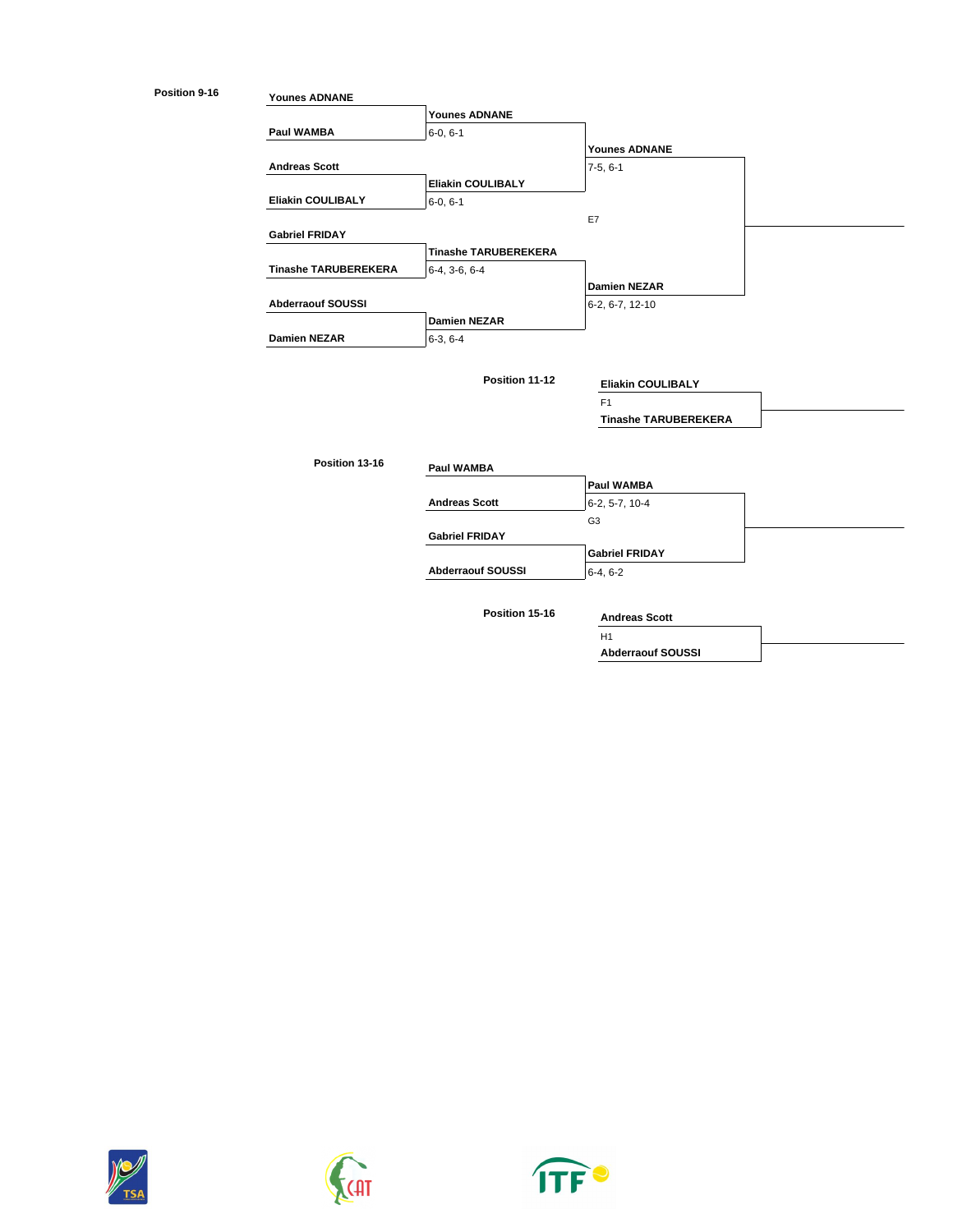# **39th African Junior Championships 14 & 16 and Under Boys U14 Knock Out 17 - 32**

|                   | <b>Main Draw</b> |           |                            |                            |                            |                     |  |
|-------------------|------------------|-----------|----------------------------|----------------------------|----------------------------|---------------------|--|
| 1                 |                  | <b>BW</b> | <b>Tsholofelo TSIANG</b>   |                            |                            |                     |  |
|                   |                  |           | A1                         | <b>Tsholofelo TSIANG</b>   |                            |                     |  |
| $\overline{2}$    |                  |           | <b>BYE</b>                 |                            |                            |                     |  |
|                   |                  |           |                            |                            | <b>Codie VAN SCHALKWYK</b> |                     |  |
| 3                 |                  |           | <b>Codie VAN SCHALKWYK</b> |                            | $6-1, 6-1$                 |                     |  |
|                   |                  |           |                            | <b>Codie VAN SCHALKWYK</b> |                            |                     |  |
| 4                 |                  |           | DZ Aymen ALI MOUSSA        | $6-1, 6-1$                 |                            |                     |  |
|                   |                  |           |                            |                            |                            | Codie VAN SCHALKWYK |  |
| 5                 |                  |           | EG Ahmed ATEF              |                            |                            | $6-2, 6-2$          |  |
|                   |                  |           |                            | <b>Bruno NHAVENE</b>       |                            |                     |  |
| 6                 |                  |           | MZ Bruno NHAVENE           | $6-3, 6-4$                 |                            |                     |  |
|                   |                  |           |                            |                            | <b>Bruno NHAVENE</b>       |                     |  |
| $\overline{7}$    |                  |           | RW Joseph CYIZA            |                            | $6-0, 6-3$                 |                     |  |
|                   |                  |           |                            | Joseph CYIZA               |                            |                     |  |
| 8                 |                  | BI        | <b>Karim UBUMWE</b>        | $7-5, 6-4$                 |                            |                     |  |
|                   |                  |           |                            |                            |                            | A15                 |  |
| 9                 | eb.              |           | MA Assil BOUSSAIRY         |                            |                            |                     |  |
|                   |                  |           |                            | Assil BOUSSAIRY (Ret.)     |                            |                     |  |
| 10                |                  |           | SD   Momen RUSHDI          | $6-0, 6-0$                 |                            |                     |  |
|                   |                  |           |                            |                            | <b>Charles ALIPOE</b>      |                     |  |
| 11                |                  | TG        | <b>Charles ALIPOE</b>      |                            | No result (retirement)     |                     |  |
|                   |                  |           |                            | <b>Charles ALIPOE</b>      |                            |                     |  |
| $12 \overline{ }$ |                  | BI        | Salum MUTABAZI             | $6-3, 6-1$                 |                            |                     |  |
|                   |                  |           |                            |                            |                            | <b>Toky RANAIVO</b> |  |
| 13                |                  | <b>CI</b> | Souleymane OUATTARA        |                            |                            | $6-1, 6-2$          |  |
|                   |                  |           |                            | Souleymane OUATTARA        |                            |                     |  |
| 14                |                  |           | EG Abdel-Rahman HASSAN     | $6-3, 6-2$                 |                            |                     |  |
|                   |                  |           |                            |                            | <b>Toky RANAIVO</b>        |                     |  |
| 15                |                  |           | MG Toky RANAIVO            |                            | $6-1, 7-6$                 |                     |  |
|                   |                  |           | A8                         | <b>Toky RANAIVO</b>        |                            |                     |  |
| 16                |                  |           | <b>BYE</b>                 |                            |                            |                     |  |

**Position 3-4**

B1 **Bruno NHAVENE**

**Charles ALIPOE**

**Position 5-8**

 **Tsholofelo TSIANG**

|                     | <b>Tsholofelo TSIANG</b> |  |
|---------------------|--------------------------|--|
| Joseph CYIZA        | $6-3, 6-3$               |  |
|                     | C <sub>3</sub>           |  |
| <b>BYE</b>          |                          |  |
| C <sub>2</sub>      | Souleymane OUATTARA      |  |
| Souleymane OUATTARA |                          |  |

**Position 7-8**

#### D<sub>1</sub> **Joseph CYIZA**

**BYE**

**Joseph CYIZA**